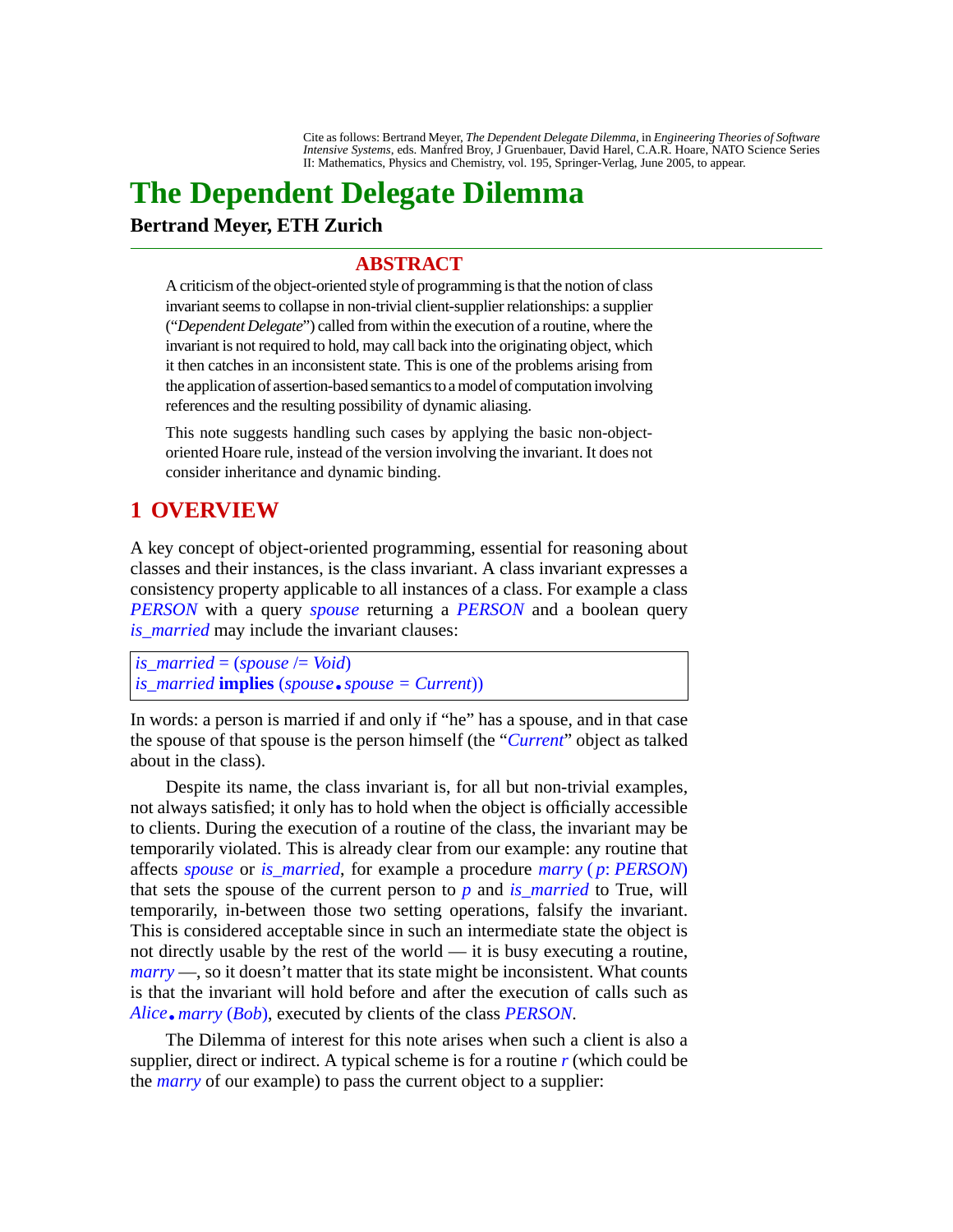| r is |     |                                   |
|------|-----|-----------------------------------|
|      | do  |                                   |
|      |     | $\dots$ Instructions 1 $\dots$    |
|      |     | some_supplier.some_work (Current) |
|      |     | $\ldots$ Instructions 2 $\ldots$  |
|      | end |                                   |

This tells another object *some\_supplier* (the "*Dependent Delegate*") to do *some\_work*, for which it may need to access the current object, passed to it as an argument. As a consequence, part of *some\_work* could be a call (a "*Dependent Delegate Callback*") back into that same object:

```
some_work (x: PERSON) is
   do
        …
        x.some_operation
        …
   end
```
In this execution,  $x$  happens to be the former "current object" that is now waiting for the execution of  $r$  to terminate. But then the call to *some operation*, back into that object, catches it unawares: there is no guarantee that the object will satisfy the invariant at that point, since the Instructions\_1 might have invalidated that invariant, as they are entitled to do — without violating the correctness requirement of the original class provided the Instructions\_2 reëstablish it.

This is the Dependent Delegate Dilemma: you hope to delegate a certain task to a supplier, but discover that the supplier (the delegate) is dependent on you, soon coming back with requests for your own help. Since you didn't expect those requests — naïvely believing, like many a novice manager before you, that delegating a task means you can stop worrying about it and just wait for the delegate to come back with the work done — they may catch you in a state that doesn't satisfy the invariant (you may for example be dozing off between meetings with successive visitors).

The ultimate cause behind the Dilemma is the role of references in the object-oriented model of computation and the resulting possibility of dynamic aliasing. In our example the delegate object can, through *x*, keep a reference to the original *PERSON* object:

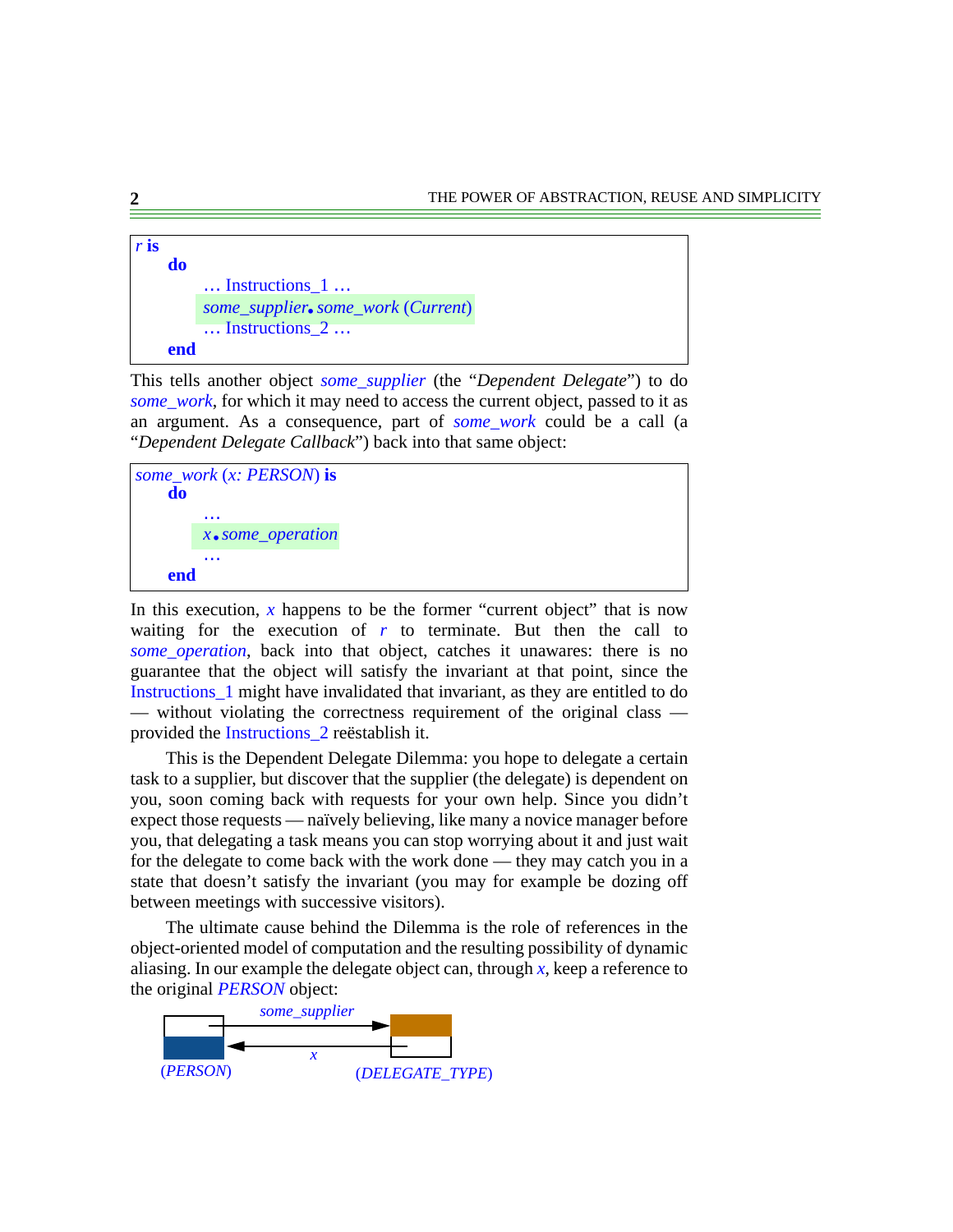Such dynamic aliasing is part of the flexibility provided by the use of references, but complicates assertion-based reasoning about program behavior.

The next sections examine the Dilemma and suggest addressing it through proper application of Hoare-style specifications. It is important for this discussion to note the context in which the Dilemma may occur:

The Dependent Delegate Dilemma arises when a supplier of a class is also — because it calls back one of its routines — a client of that class.

The case of a class that is both a client and supplier of another, introducing a cycle in the client class, is known to be delicate. For example:

- It prohibits a client relationship of the "expanded client" form where every instance of *A* contains a subobject of *B*, rather than the usual "reference client" form where each instance of *A* contains a (possibly void) reference to an object of type *B*. Eiffel's compile-time validity rules explicitly prohibit cycles in the expanded client relation **[\[5\]](#page-13-0)**.
- Cyclic client relationships make invariants more difficult to enforce. Class *PERSON* may have a feature *residence*: *HOUSE* and the invariant clause *residence* /= *Void* **implies** *residence*.*resident* <sup>=</sup> *Current*, where *HOUSE* has *resident*: *PERSON*. Even if all the routines of class *PERSON* preserve that invariant, a routine of class *HOUSE* can violate it by assigning to *resident*. Looking at one of the classes alone will not reveal the error. This**Indelicate Delegate** problem is closely related to the Dependent Delegate Dilemma.

This issue is discussed in **[\[6\]](#page-13-1)** (11.14, "Class invariants and reference semantics") with the informal suggestion of adding a symmetric invariant: here, in class *HOUSE*, *resident* /= *Void* **implies** *resident*.*residence* <sup>=</sup> *Current*.

## **2 RULES FOR ROUTINE CALLS**

A routine call stands for the execution of the corresponding routine body, with actual arguments if any substituted for the corresponding formals. This is captured by the traditional (non-O-O) Hoare rule for routines, which in a simplified form sufficient for this discussion we may write

| <i>body</i>  | $\{U\}$ |  |
|--------------|---------|--|
| call $\{O\}$ |         |  |

**N\_RULE**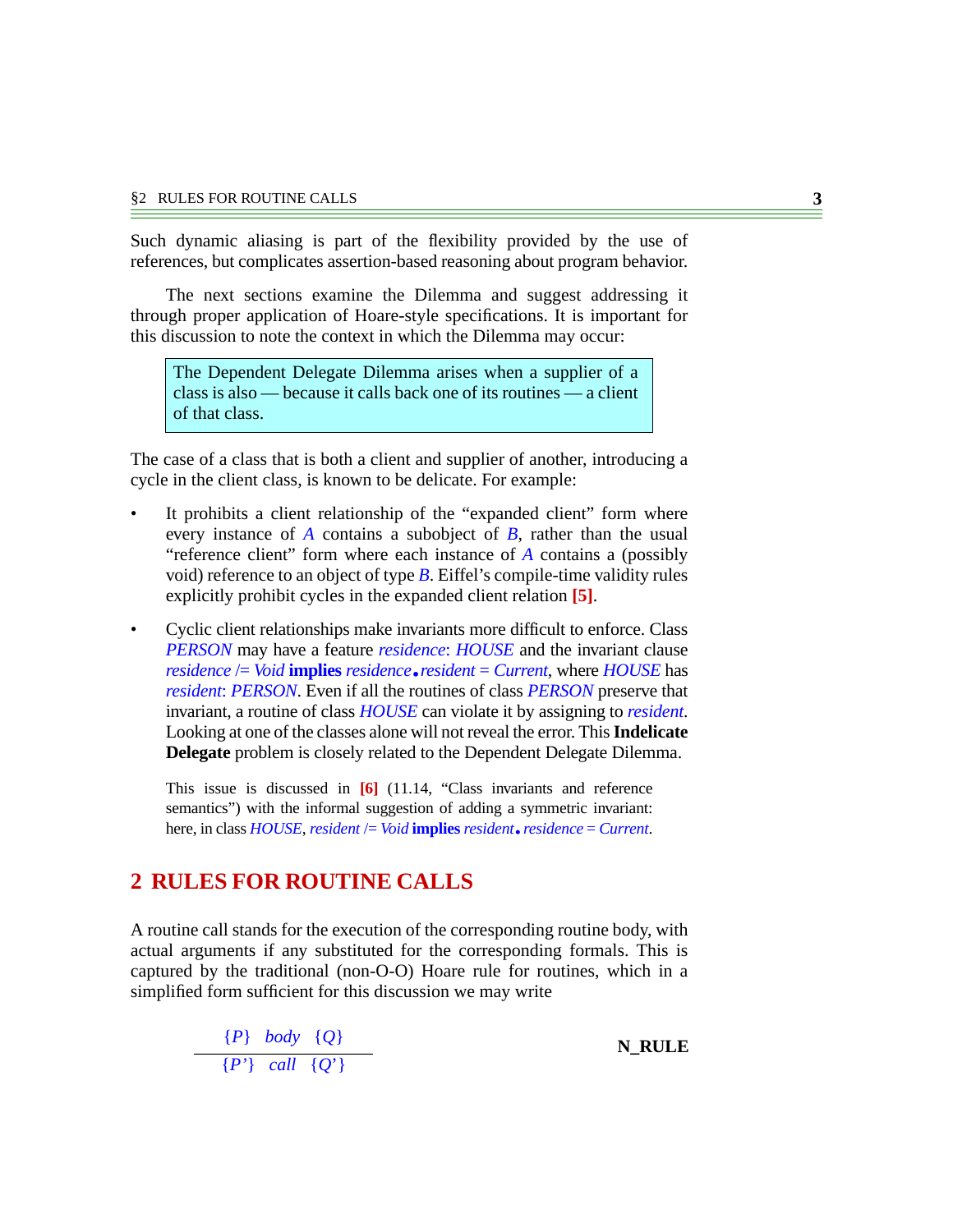where  $P$  and  $Q$  are assertions (precondition and postcondition), *body* is the body of a routine, *call* is a call to that routine, and priming (in *P*' and *Q*') stands for substitution of actual for formal arguments. The rule states that, after such substitution, we may infer a property of any call to a routine from the corresponding property of the routine's body.

We call this rule **N\_RULE** (**N** for non-object-oriented).

**N\_RULE** applies to calls of the form

| <i>some_routine (some_arguments)</i> |  | [UNQUAL] |
|--------------------------------------|--|----------|
|--------------------------------------|--|----------|

This doesn't just includes routine calls in a non-O-O language, but also, in an O-O language, calls of the **UNQUAL** form executed by another routine in the same class as *some\_routine*, which simply calls *some\_routine* on the same object on which it is currently executing. The correctness of such calls, said to be **unqualified**, falls under **N\_RULE**.

In an object-oriented language, we also have **qualified** calls of the form

*some\_routine (some\_arguments)* **[QUAL]** *some\_object*.

where *some\_routine* must be exported to the appropriate class (a *client*) executing the qualified call. It is for such qualified calls that the class invariant intervenes, in the form of the modified rule

$$
\frac{\{P \sim \text{INV}\} \quad body \quad \{Q \land \text{INV}\}}{\{P'\} \quad call \quad \{Q'\}}
$$
 **I\_RULE**

called "**I\_RULE**" because it involves the invariant *INV* of the class. The invariant helps us reason about the class:

- Being added to the precondition, it facilitates writing the routine by allowing us to assume that it always finds the object in a consistent state.
- Being added to the postcondition, it imposes on the routine the extra requirement of ensuring the postcondition on exit.

For example, a class describing bank accounts may have an invariant clause stating *balance* <sup>=</sup> *deposits*.*total* – *withdrawals*.*total*: the current balance is consistent with the history of deposits and withdrawals. An exported routine that manipulates the account may assume this: it doesn't have to worry about finding an inconsistent object. It must, however, worry about avoiding that same inconsistency on return. So if for example it modifies the list of *deposits*, it must update the *balance* accordingly.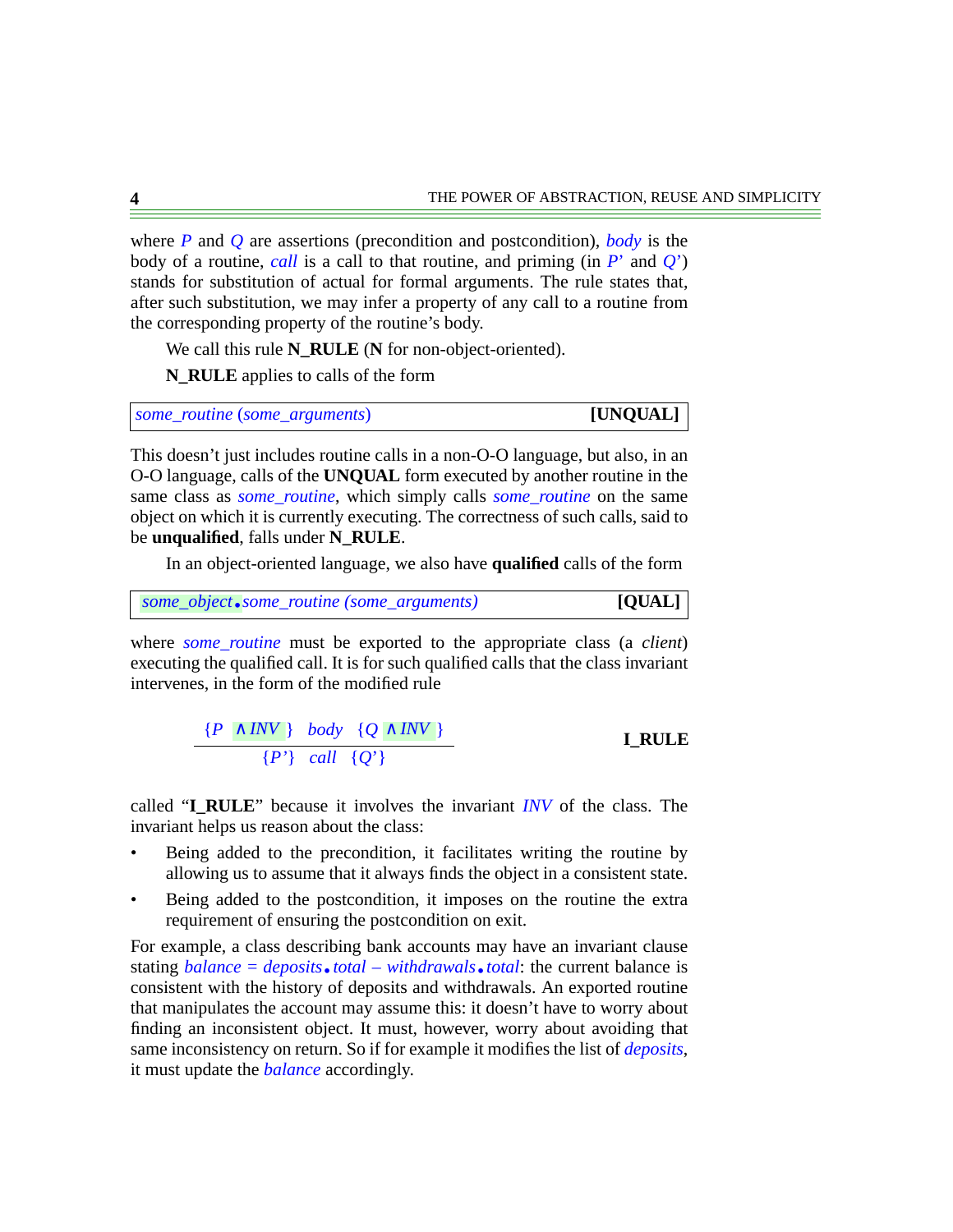To complement **I\_RULE** there's also a rule ensuring that, on creation, every object satisfies the invariant of its generating class. It reads

$$
\{ P \land \text{Defaults } \} \quad c\_body \quad \{ Q \land \text{INV} \} \qquad \qquad \text{C\_RULE} \tag{P'} \quad c\_call \quad \{ Q' \}
$$

and applies to a creation procedure ("constructor" in C++); *Defaults* denotes the result of default initializations. **C\_RULE** is to **I\_RULE** what the base step of an induction rule is to the induction step. It is not, however, essential to the present discussion.

For both **N\_RULE** and **I\_RULE** the inferred property of routine calls the consequent of the rule — is the same:  $\{P^{\prime}\}\text{call } \{Q^{\prime}\}\$ . The invariant figures only, in **I\_RULE**, in the property of the routine body — the hypothesis that we must prove to allow the inference. This presents the invariant as an internal property of the class rather than one directly relevant to clients. Indeed, an invariant typically includes, along with official properties, corresponding to axioms of the corresponding abstract data type, a part known as the **representation invariant** [\[3\]](#page-13-2) which involves secret features of the class and hence should not be visible to clients.

This discussion suggests a first definition of the correctness of a class:

#### **Definition: Class Correctness (basic)**

A class is correct if every routine *r* of the class satisfies the following properties:

<span id="page-4-2"></span>1 •**N\_RULE** if a routine of the class calls *r* unqualified.

<span id="page-4-0"></span>2 •**I\_RULE** if *r* is exported to at least one client.

<span id="page-4-1"></span>3 •**C\_RULE** if *r* is a creation procedure.

The three cases are not exclusive; a routine *r* that falls into more than one case must satisfy the associated clauses. In particular:

- In Eiffel, a procedure of [t](#page-4-0)he class may be available for normal calls  $x \cdot p$  (*a*), where clause 2 applies, as [we](#page-4-1)ll as for creation calls **create**  $x \cdot p$  (*a*) which subject it to clause  $\frac{3}{2}$ . (This is not the case in languages such as C++, Java and C# where constructors are special mechanisms distinct from the features of the class.)
- More directly relevant to this discussion, *r* may be both called by other routines of the class in unqualified form and available for qualified calls by clients, subjecting it to clause  $\frac{1}{2}$  $\frac{1}{2}$  $\frac{1}{2}$  $\frac{1}{2}$  $\frac{1}{2}$  as well as  $\frac{2}{2}$ .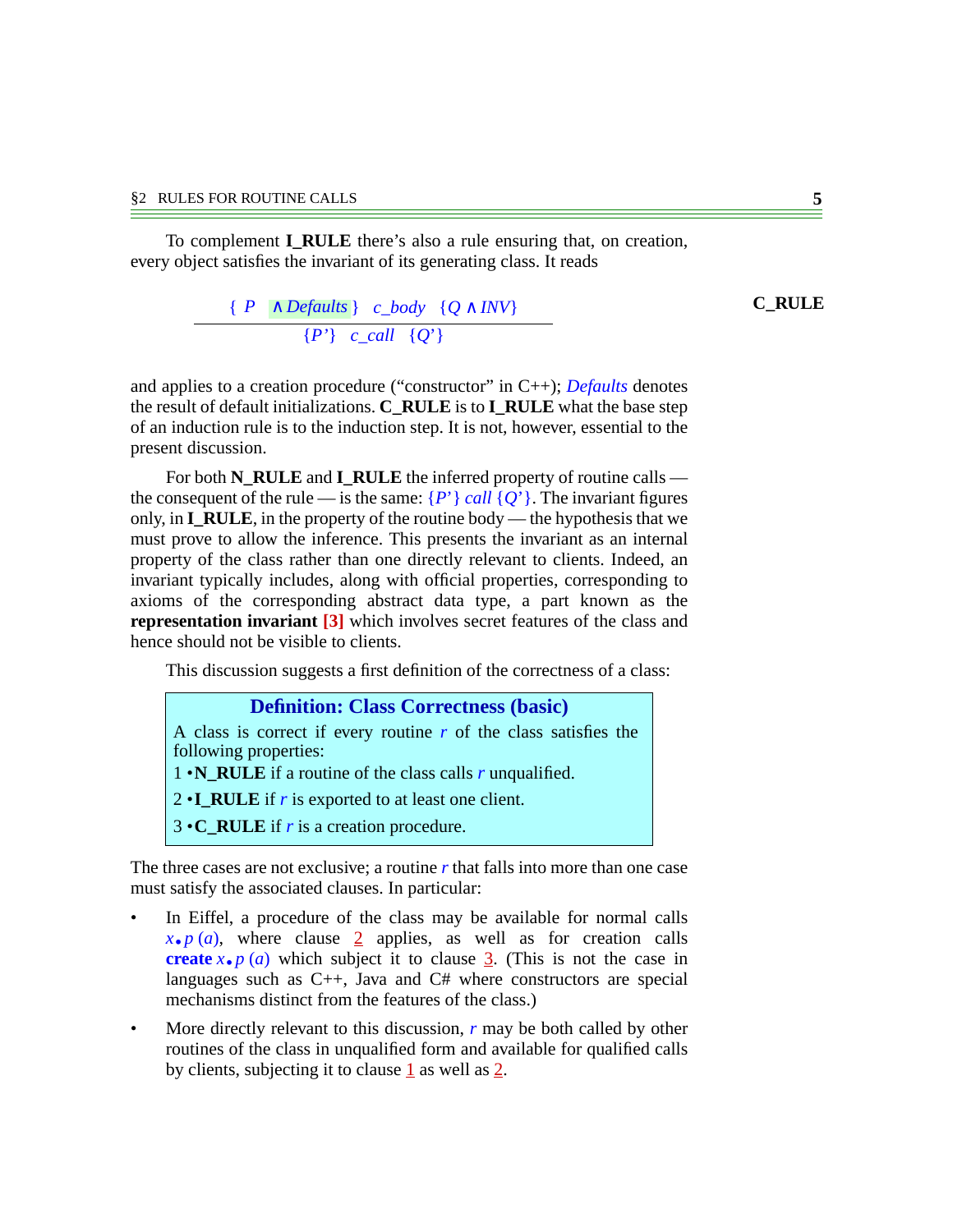Clause [2](#page-4-0) is stronger than needed since it would suffice to require that *r* satisfy **I\_RULE** if some client actually calls it qualified, as in  $x \cdot p$  (*a*). But then we couldn't check class correctness without knowing all the clients of a class; this would mean that the check is *global*, applying to an entire program ("system" in Eiffel terminology). As given, the rule is *modular*: enforceable at the level of individual classes.

Clause [2](#page-4-0) makes **I\_RULE** applicable to routines exported to "at least one client". In some object-oriented languages a feature is either secret or public; then the rule will apply only to exported features. In others, the policy is more fine-grained. For example C++ has a notion of "friend" classes and C# allows export to the "family" of a class or to its assembly. In Eiffel, it is possible to export a feature to specific classes, as in

**class** *C* **feature** "Declaration of features *f1*, …" **feature** {*A*, *B*} "Declaration of features *g1*, …" **feature** {*A*, *B, C*} "Declaration of features *h1*, …" **feature** {*NONE*} "Declaration of features *i1*, …" **end**

The specifications determine whether a call of the form  $x \cdot f$  (...), where *x* is declared of type *C* and *f* is one of *f1*, *g1* etc., is valid in a class *CLIENT*:

- For *f1*, *CLIENT* can be any class (the feature is public).
- For *il* the call is never valid (*NONE* is, by convention, the bottom of the inheritance graph).
- For *g1* the call is valid only in a class *CLIENT* that is *A*, *B* or one of its descendants. (If we export a feature to a class we should also export it to its descendants.)

Because the rule applies to all qualified calls,  $x \cdot g1$  (...) is not valid in class C itself, because the call uses the class as its own client. For the call to be valid, we must export the feature to the class itself, as with *h1* and of course *f1*. This policy distinguishes Eiffel from languages such as Java and C#, where a class may always use its own features. It follows from the principle that: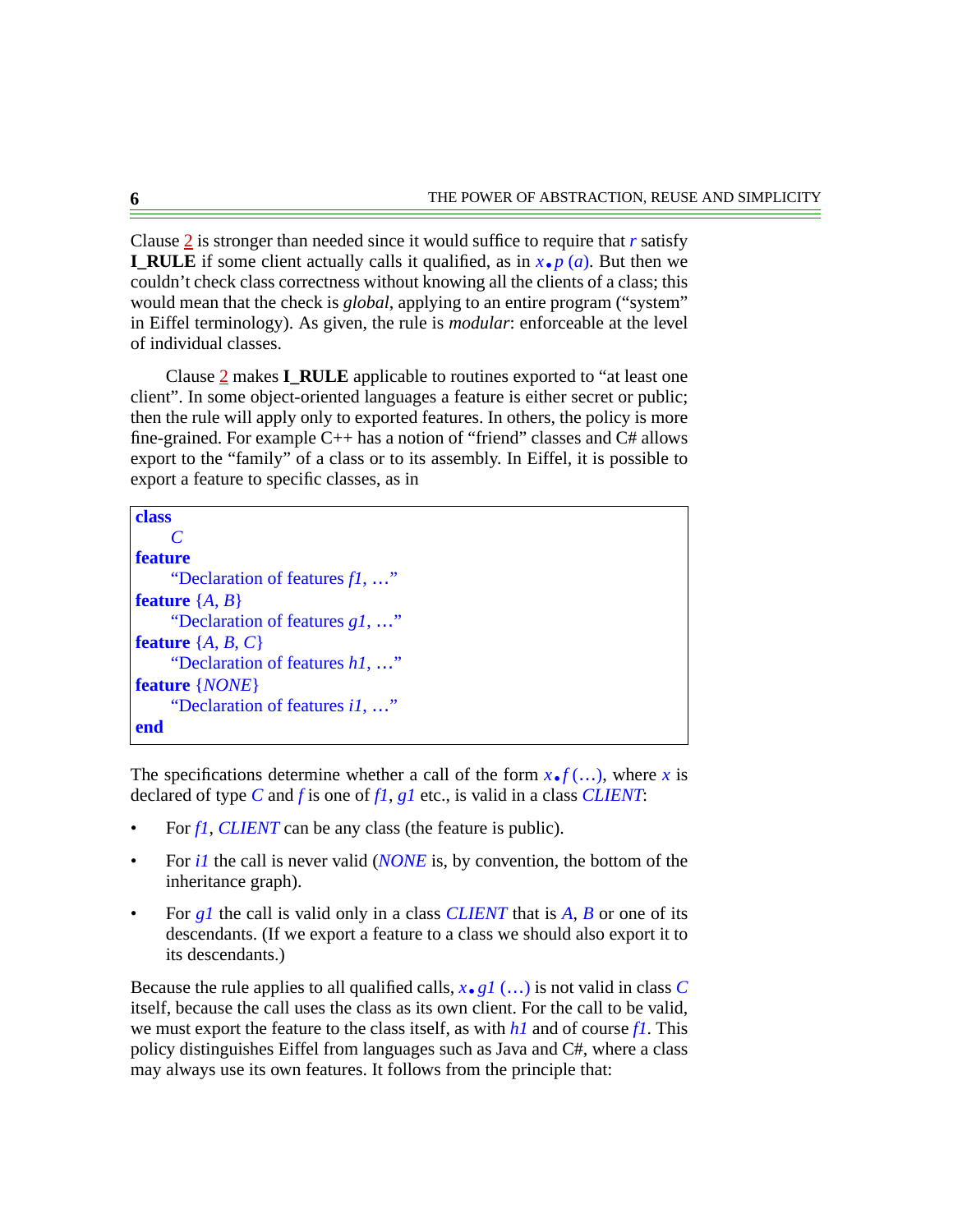- A feature is always usable, within its own class, in unqualified calls.
- A qualified call, however, is only valid if it appears in a client to which the feature is exported. This means that if the client is the same as the supplier, it must export the feature to itself.

The rule that invariants (clause [2](#page-4-0) of the rule) only matter for qualified calls also affects *run-time assertion monitoring*. Current Eiffel implementations do not yet support full proofs of correctness but offer optional run-time contract monitoring. With invariant monitoring turned on, invariant checks, on routine entry and exit, only take place for qualified calls. This means in particular (for example under Eiffel Software's EiffelStudio compiler) that the calls

*f* (…) *Current*.*<sup>f</sup>* (…)

although equivalent for a correct program, differ in the presence of invariant monitoring: the second will cause the invariant to be checked, the first won't.

## **3 THE DEPENDENT DELEGATE RULE**

The purpose of the Class Correctness rule is to ensure that clients get the promise of the class routines' contracts, based on the assumption that whenever an instance of the class is observable from the outside it will satisfy its invariant. We may informally picture the life of an object as follows **[\[6\]](#page-13-1)**:

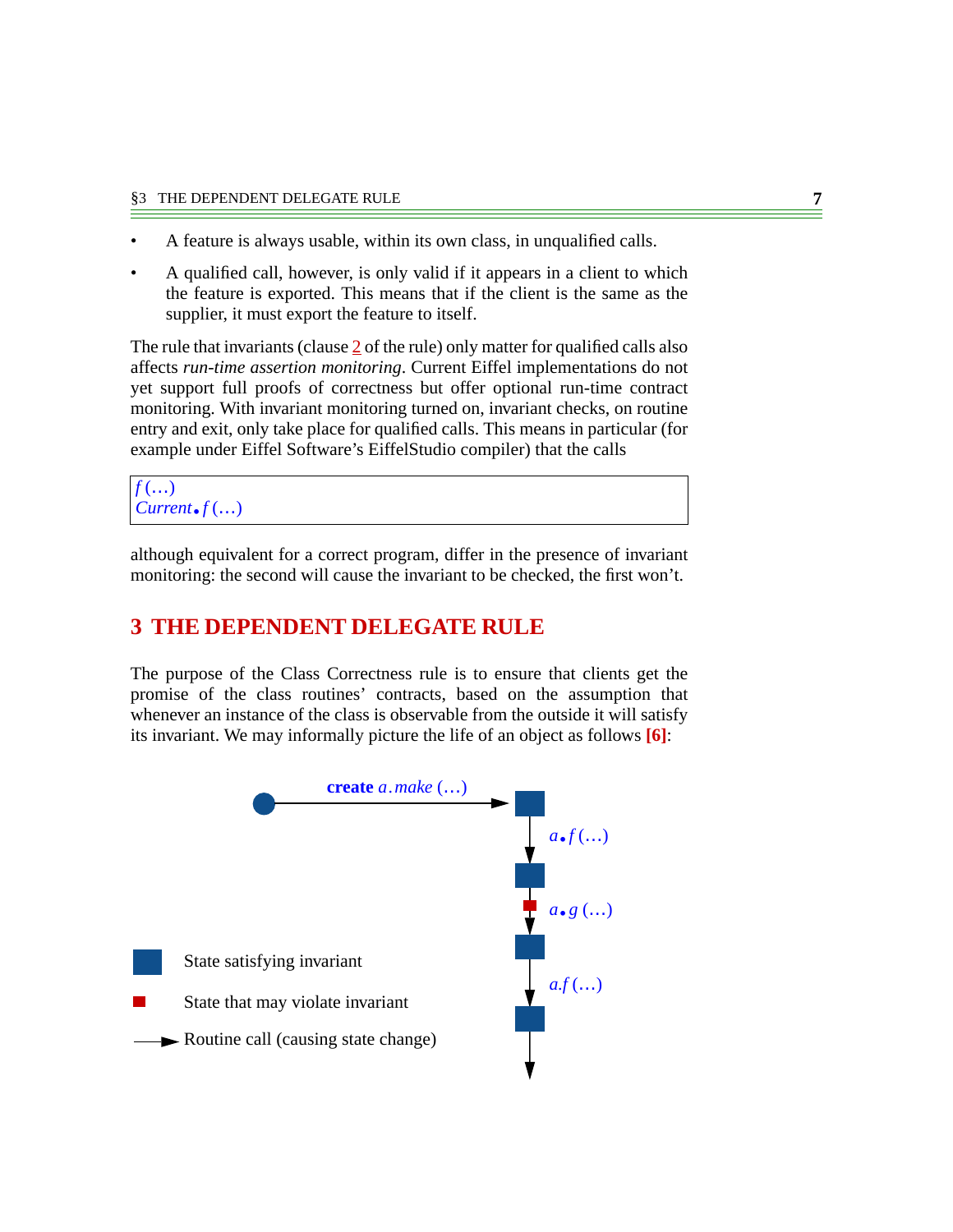During the execution of qualified calls (as in the mark appearing in the execution of  $g$ ) the invariant may temporarily be violated; but it will hold before and after the execution of these calls.

With the possibility of calls to "dependent delegates" the basic Class Correctness rule is no longer sufficient to ensure this property:



As illustrated, *g* may call back into the original object which it finds in a state violating the invariant.

If such a callback from a dependent delegate (a supplier that is also a client) occurs, it no longer suffices that the routine being called back, *f* in the figure, satisfy **I\_RULE**, since it is called outside of invariant-satisfying states. The callback is similar to an unqualified call as may be executed from within the class, which the basic Class Correctness rule addresses through **N\_RULE** (clause [1\)](#page-4-2). It seems appropriate to address this case through the same formal device, yielding a new clause:

#### **Definition: Class Correctness (extended)**

<span id="page-7-0"></span>In addition to the preceding clauses, *r* must satisfy: 4 •**N\_RULE** if a supplier of the class calls *r* qualified.

This extra requirement appears to take care of the Dependent Delegate Dilemma in the absence of dynamic binding and is the contribution of the present note.

The added condition can be checked locally for each class (in other words, it is "*modular*"): while knowing the *clients* of a class requires access to the entire system (program), analyzing any class requires having access to its *suppliers* (the classes used as type for *x* in any calls of the form  $x \cdot f$  (...) appearing in the class). Clause  $\frac{4}{3}$  $\frac{4}{3}$  $\frac{4}{3}$  arises when such a supplier (direct or indirect) is also a client, calling back into the object; checking it requires no more information than is needed anyway to analyze the class, independently of any specific system to which the class may belong.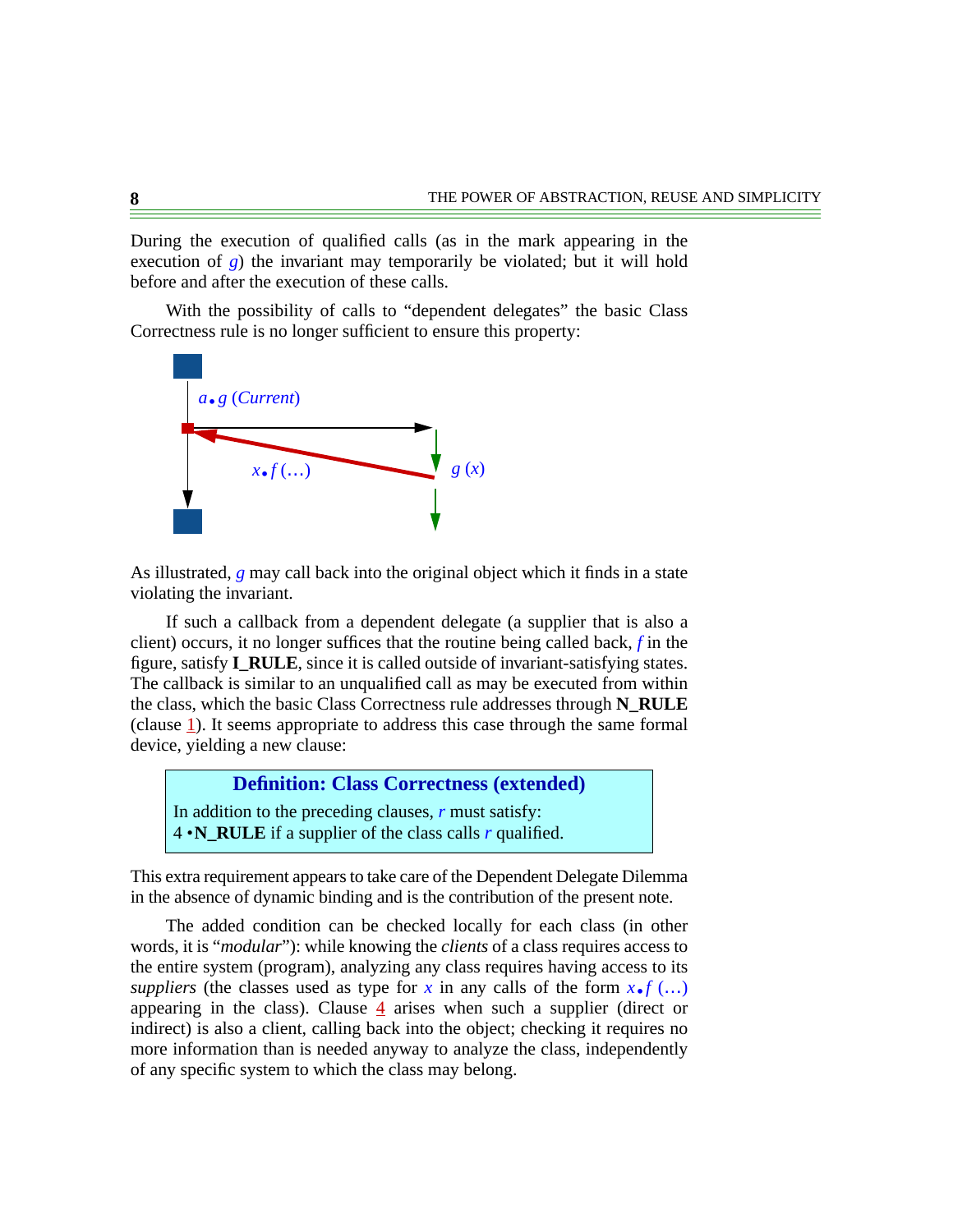## **4 AN EXAMPLE**

To see how the Dependent Delegate Dilemma and the solution presented work out in practice, let us develop the "marriage" example sketched earlier:

```
class PERSON feature
    spouse: PERSON
             -- Spouse, if any
    is_married: BOOLEAN is
             -- Is this person married?
         do
             Result := (Spouse /= Void)
         end
    … Procedures such as marry (see below) …
invariant
    is married = (spouse /= Void)
    is_married implies (spouse.spouse = Current))
end
```
Since there is no explicit creation procedure, instances of this class will be created through the default creation mechanism **create** *p* (for *p*: *PERSON*) which initializes all booleans such as *is married* to False and all references such as *spouse* to void, ensuring that the instance satisfies the invariant, as per **C\_RULE**.

Here is a first attempt at a procedure to marry the current *PERSON* object to another (omitting preconditions not relevant to the discussion, such as *p* not being *Current*):

```
marry1 ( p: PERSON) is
       -- Get married to p. -- [INCORRECT VERSION]
   require
       p \leq Volnot is_married
       not p.is_married
   do

       is_married := True
   ensure
       is_married

   end
       p.marry1 (Current)
```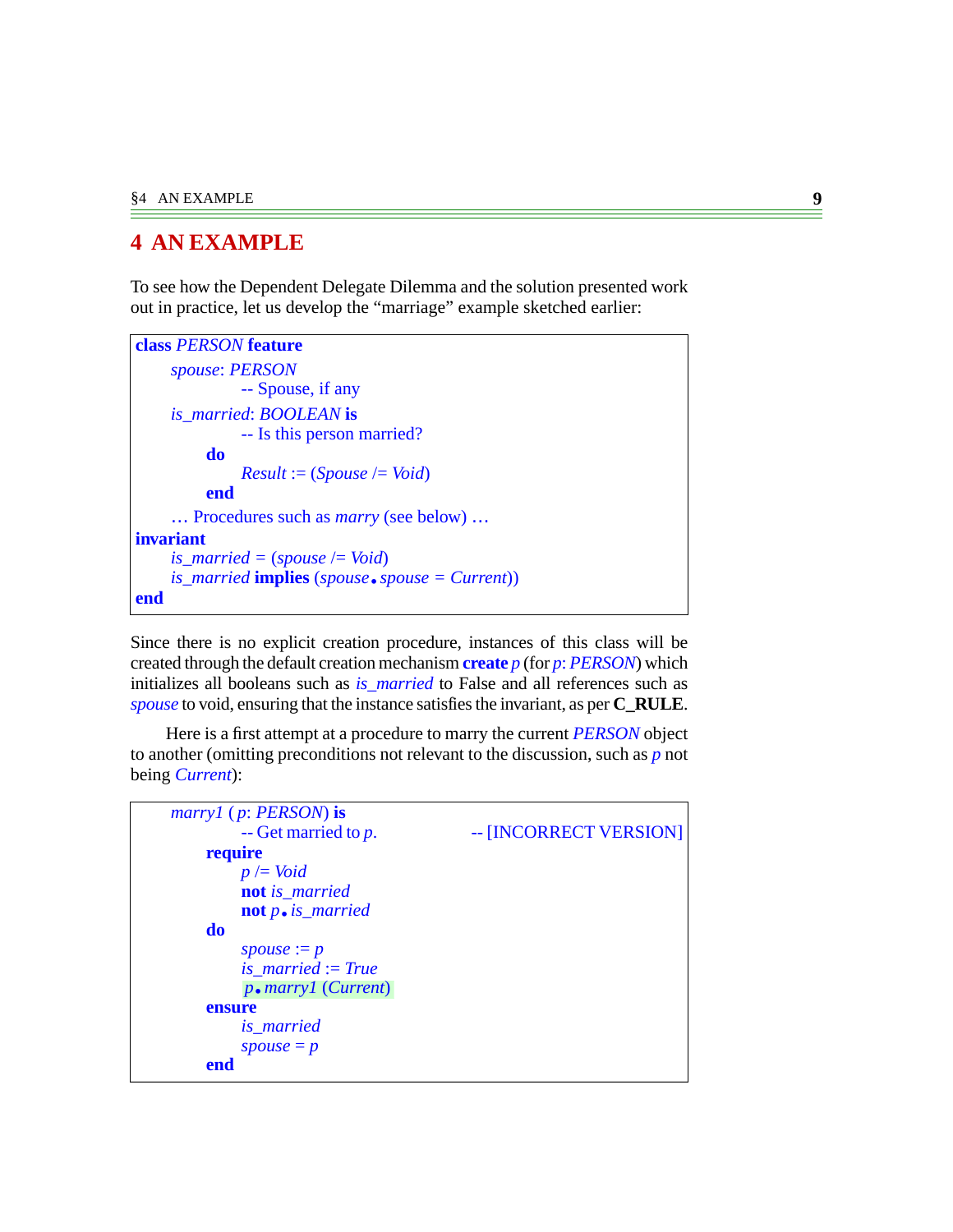This will not work since the call to *marry1* violates the second clause of the precondition: for this call *p* represents the current *PERSON* object, whose *is\_married* attribute has just been set to True.

Note that in this example the Dependent Delegate of class *PERSON* is *PERSON* itself. The discussion can be directly transposed to the example of people's residence and houses' residents, which involves two distinct classes.

We might try reversing the order of instructions:

```
( p: PERSON) is
marry2
       -- Get married to p. -- [INCORRECT VERSION]
   require
       … As for marry1 …
   do

       is_married := True
   ensure
       … As for marry1 …
   end
       p.marry2 (Current)
```
but the call causes infinite recursion.

It seems inevitable to introduce a routine with fewer restrictions than *marry*, a plain "setter" procedure, which we call *get\_engaged*:

```
feature {PERSON} -- Implementation
    get_engaged (p: PERSON) is
            -- Set spouse to p and is_married to True.
        -- No precondition!
        do

            is_married := True
        ensure

            is_married
        end
```
Procedure *get\_engaged* is useful only for *PERSON*'s internal purposes; as a consequence it appears in a feature clause labeled **feature** {*PERSON*}, meaning it's exported only to *PERSON* itself, allowing routines of the class to use calls such as *p1*.*get\_engaged* (*p2*) for *p1* and *p2* of type *PERSON*.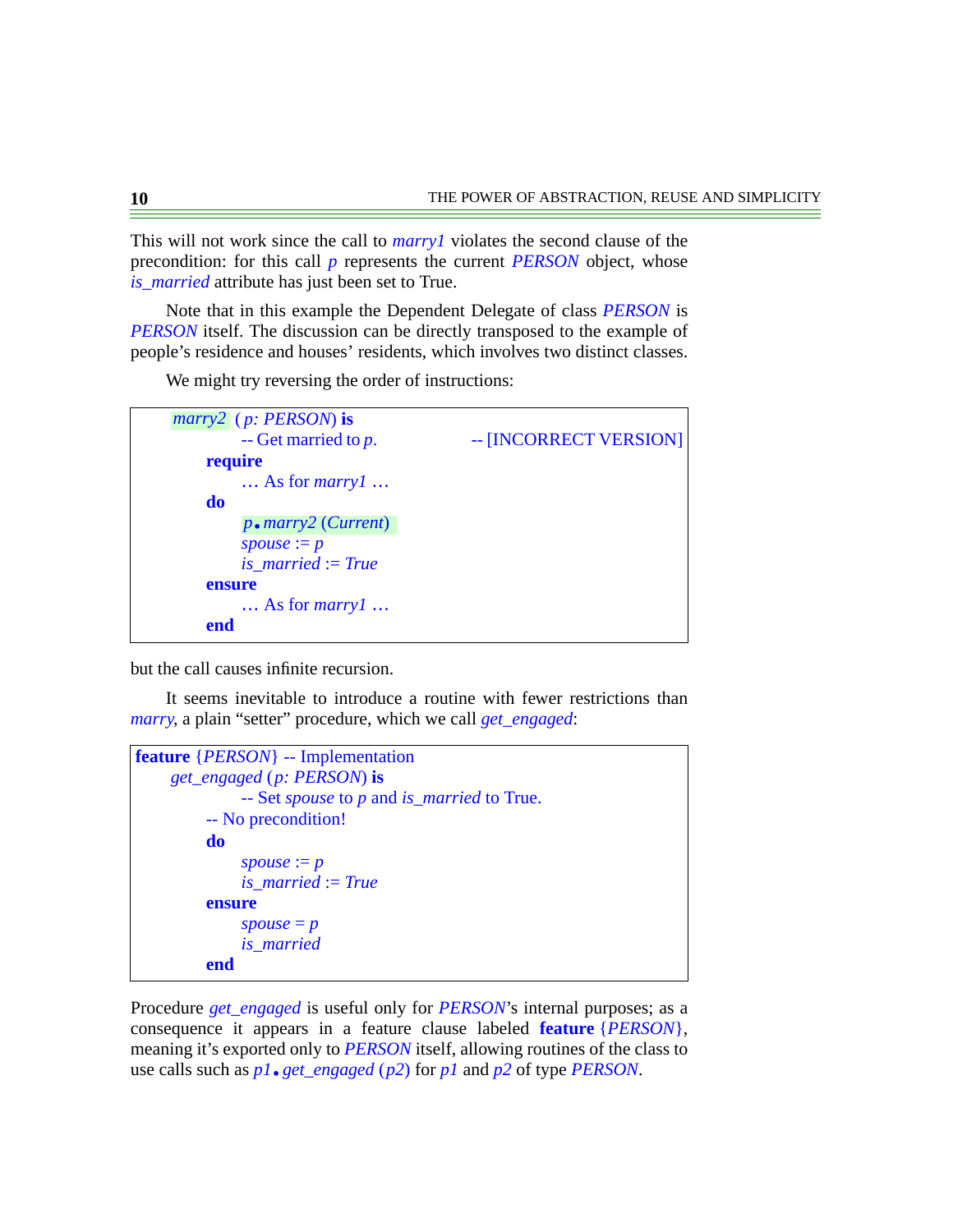We may now write a correct version of *marry*:



The call *<sup>p</sup>*.*get\_engaged* (*Current*) is executed in a state that doesn't satisfy the invariant since *is\_married* is now True but *spouse*.*spouse* is not *Current* (it's indeed the purpose of that call to set it to *Current*).

This call, *<sup>p</sup>*.*get\_engaged* (*Current*), is a dependent delegate callback on *p*. It doesn't actually cause a problem with the original Class Correctness rule since that at stage *p* satisfies the invariant (its *spouse* is void and its *is\_married* is false). To illustrate a potentially damaging callback we replace *get\_engaged* by two separate setter procedures:

```
feature {PERSON} -- Implementation
    set_spouse (p: PERSON) is
            -- Set spouse to p.
        -- No precondition!
        do

        ensure

        end
    set_married is
             -- Set is_married to True.
        -- No precondition!
        do
            is_married := True
        ensure
             is_married
        end
```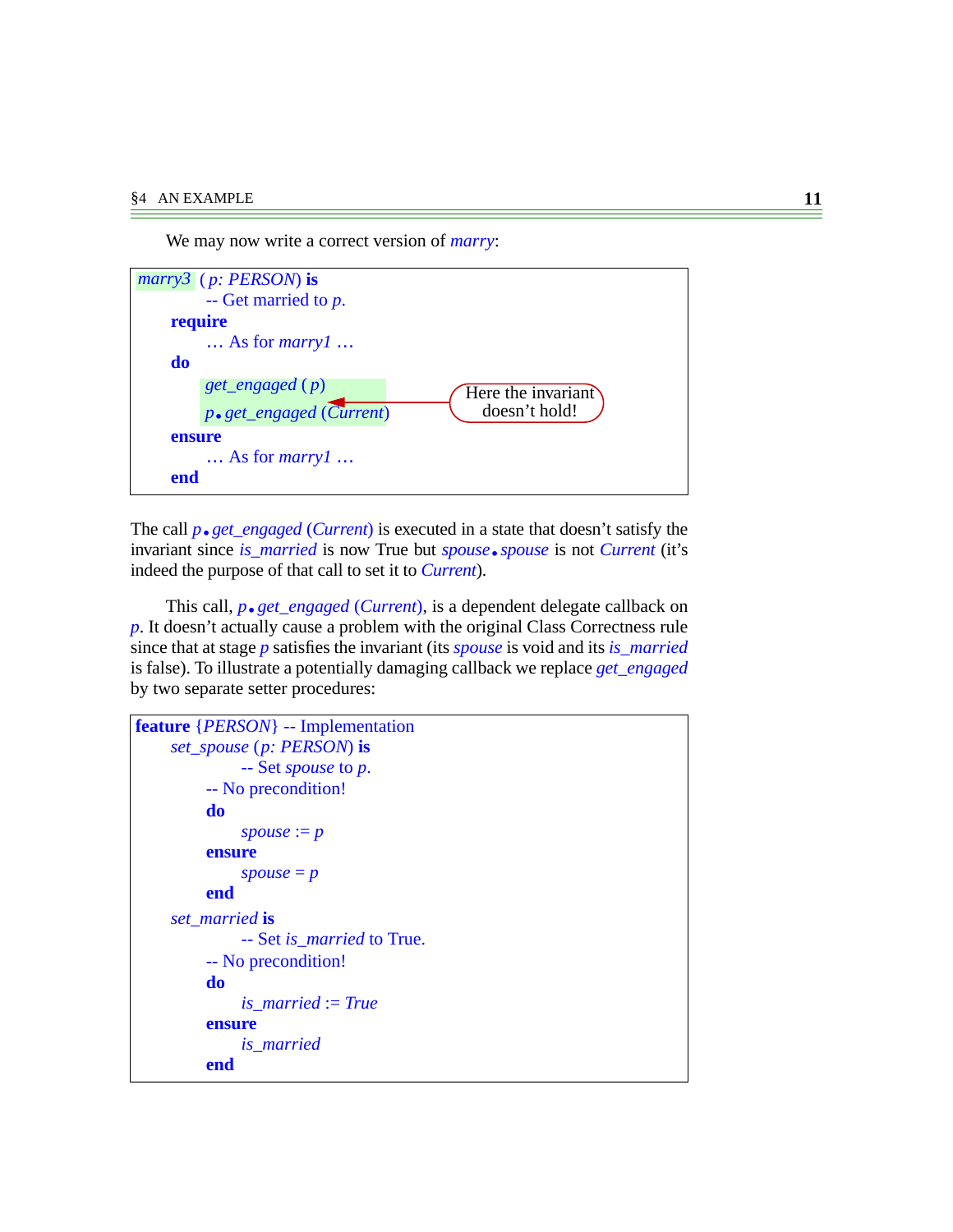Then we may write the marrying procedure as



where the last calls catches the object associated with *p* in a state that doesn't satisfy the invariant, since its *is\_married* is true but (assuming *p* had just been created and initialized to the default) its *spouse* is still void. With only the basic Class Correctness rule this would make *marry4* incorrect; the extended rule, however, only requires *set\_spouse* and *set\_married* to satisfy **N\_RULE**, which they do since they trivially ensure their postconditions.

## **5 IMPROVING RUN-TIME INVARIANT MONITORING**

The extended Class Correctness rule appears to provide a basis for addressing the Dependent Delegate Dilemma, although this note does not address inheritance and dynamic binding, and does not provide a formal proof, which requires a mathematical model of O-O computation.

A practical consequence for today's Design by Contract support systems, enforcing run-time contract monitoring rather than proofs, is that **invariant monitoring should not apply to Dependent Delegate Callbacks**. As noted, invariant monitoring applies only to qualified calls; a Dependent Delegate Callback is qualified  $(x \cdot f)$  but, like an unqualified call *f*, it may catch the object in a state that doesn't satisfy the invariant, without signaling any actual mistake in the system. Eiffel Software's EiffelStudio implementation **[\[1\]](#page-13-3)** checks the invariant in this case; so do (as far as I know) other Eiffel compilers.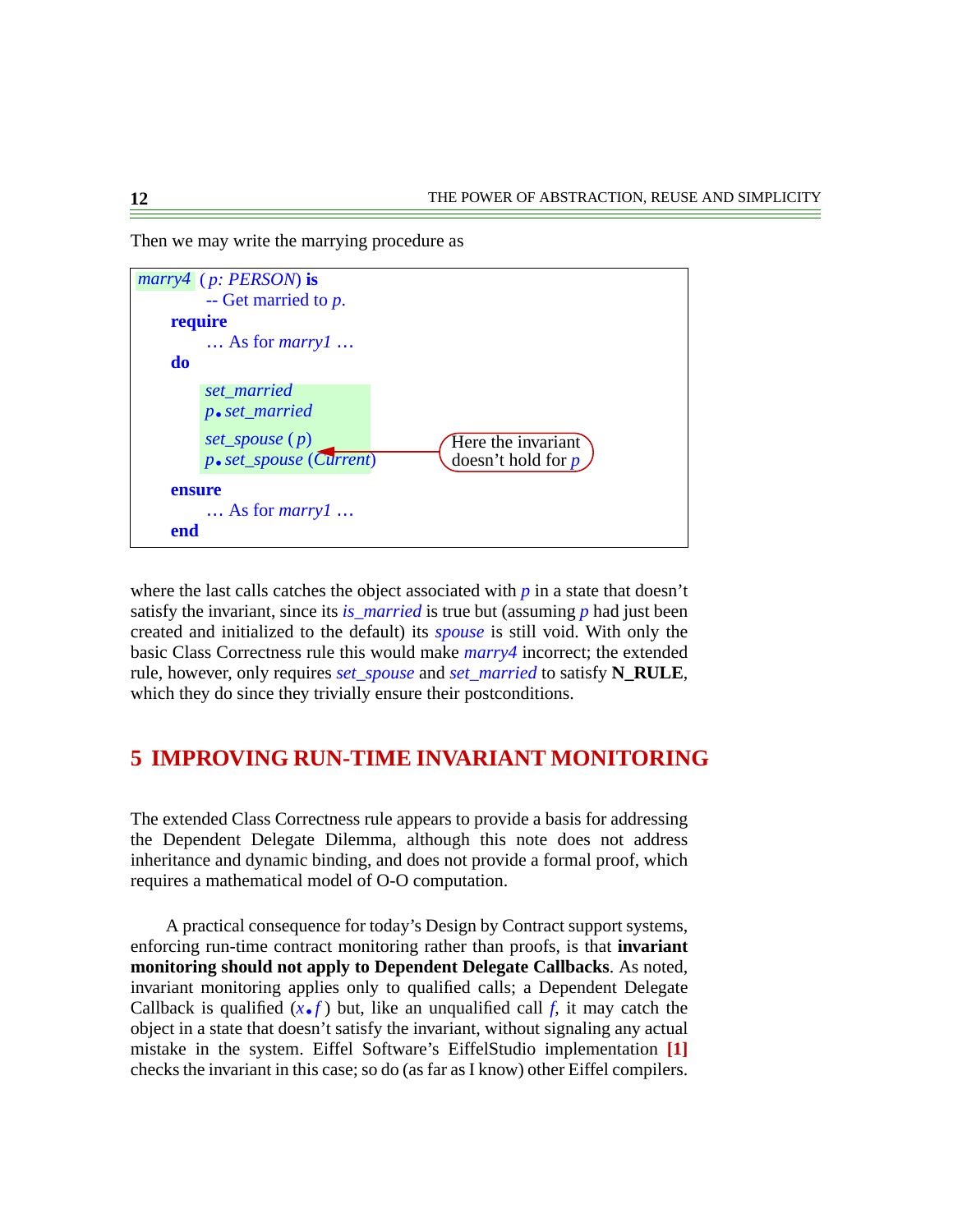This policy should be corrected as it may lead to false alarms. Such situations, although very rare, do occasionally occur in practice; programmers address them through calls to library routines that disable invariant monitoring before the offending callback and reënable it after. Instead of forcing such ad hoc solutions on the programmer, compilers should take care of the problem by skipping the invariant check for dependent delegate callbacks.

Detecting that a qualified call is in fact a dependent delegate callback shouldn't be hard for compilers; this is, as noted, a local check, not requiring any more information than already needed to analyze and compile a class.

### **6 ABOUT THE INDELICATE DELEGATE PROBLEM**

An earlier part of the discussion mentioned the Indelicate Delegate problem, causing a class invariant to be invalidated, through reference reassignment, beyond the control of the class itself. Although this note concentrates on the Dependent Delegate Dilemma, we may take a look at the relationship between the two issues.

The Indelicate Delegate problem is indeed lurking in our marriage example. All the *marry* procedures so far assumed the precondition clauses **not** *is\_married* and **not** *<sup>p</sup>*.*is\_married*. Assume we remove these clauses, to loosen the requirements by allowing remarriage. Then for non-void *p*, *q* and *r* a client may execute the successive calls

```
p.marry (q)
q.marry (r)
```
The second call remarries *q* to *r*. If *marry* is written — for example as *marry3* or  $marrow4$  — to preserve the invariant in accordance with **I\_RULE**, it will ensure *spouse* • *spouse* = *Current* for both *q* and *r*. But neither implementation updates any property of *<sup>p</sup>*; indeed, *spouse*.*spouse* will, for *<sup>p</sup>*, end up with value *r*! Such bigamous behavior on the part of *q* leads to moral outrage, the full punishment of the law and (the real scandal for this discussion) breach of software correctness.

**[\[6\]](#page-13-1)**, as already noted, suggested providing a symmetric invariant. This is clearly not the right approach here, since only one class is involved: the symmetric invariant is the same as the original, *spouse*.*spouse* <sup>=</sup> *Current* (under *is\_married*).

What we seem actually to need here is *spouse*.*spouse*.*spouse* <sup>=</sup> *spouse*. Future work will address the issue in a more general setting.